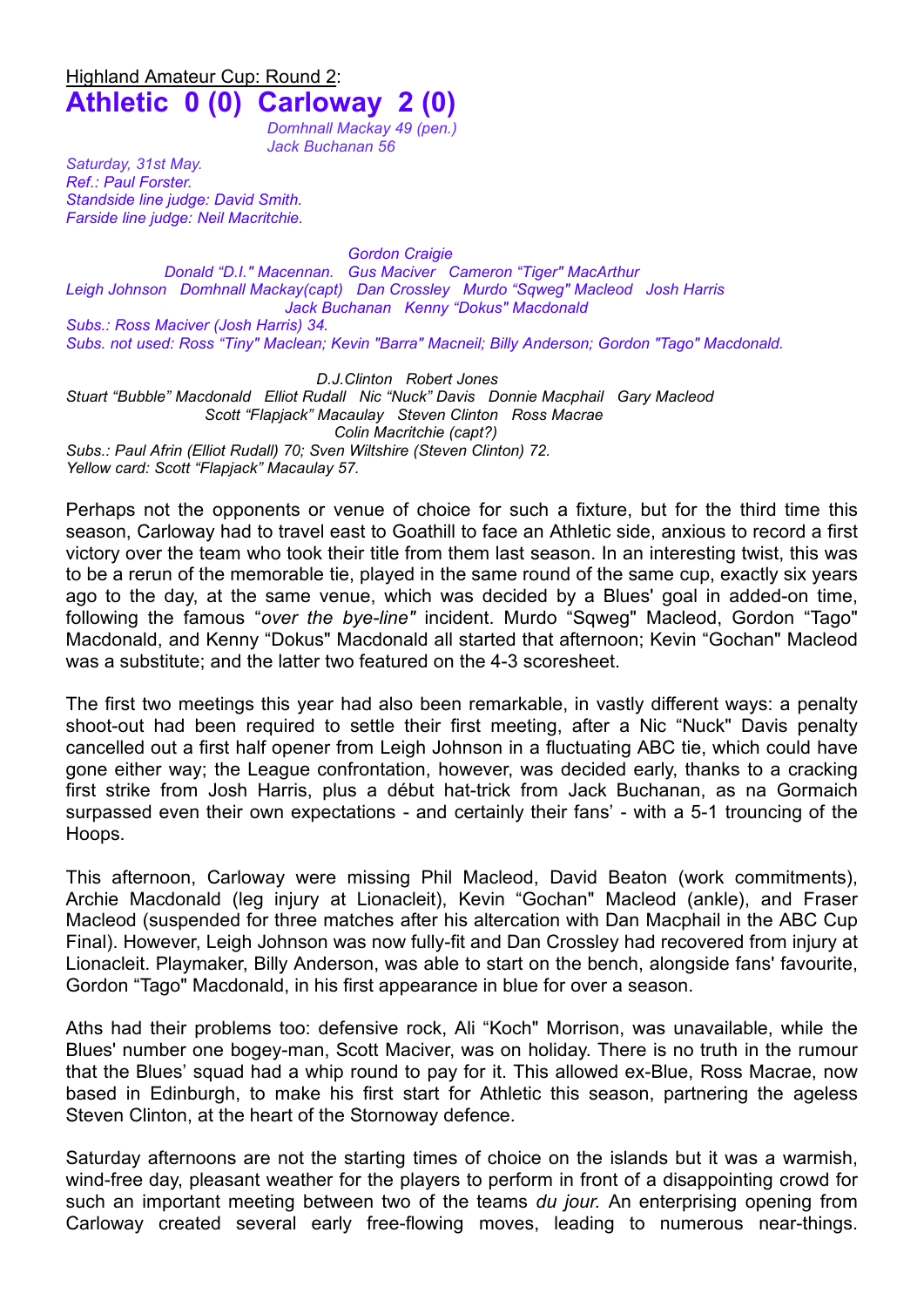Immediately Crossley broke on the right and his low diagonal inwards from midway within the Athletic half was knocked back from the centre edge of the box by Buchanan to "Dokus", to strike low and hard from 20 metres, a metre past Macritchie's right-hand post. Moments later "Sqweg"/Crossley interplay in the centre circle released "Dokus" behind Macleod and wide of Clinton on the left and his low, squared cross, 12 metres from the bye-line, was met perfectly by Buchanan, ghosting in front of Macrae, but Macritchie read his right-foot strike perfectly, to pull off a brilliant diving block to his left. A minute later only a timely Macrae tackle, 16 metres from goal, prevented Buchanan bursting in from the left on to a "Dokus" through ball.

Athletic rode the storm and, in the 9th minute, broke on the left, but Maciver moved smartly to deny "Bubble's" inward diagonal finding D.J. on the edge of the box. A minute later Macphail's break, then cross, found Jones, 20 metres on the left, but he didn't quite get hold of his shot and the ball spun two metres over the bar.

A Macleod free-kick, 22 metres out on the left, then crashed harmlessly against the wall, spinning leftwards for a clattering Crossley challenge to win the loose ball, then speed off like lightning towards Macritchie. He checked inwards past two defenders, 20 metres out, before sending a low daisy-cutter just outside the keeper's left-hand post. A Jones attempt from the left edge of the Carloway box was deflected dangerously to Craigie's left, but the keeper smothered it, before Crossley reprised his earlier run but this time his right-footer slid a foot past Macritchie's right-hand post.

Carloway were edging territory and possession and generally dictating the pattern of the game; however, the failure to capitalize drove them harder. On 35 minutes Mackay won the ball on the centre-line, then supplied Buchanan on the right, but his strike from 22 metres whizzed two metres past. Three minutes later Johnson eluded "Flapjack" coming in on the right but Macritchie blocked low by his left-hand post. The ball spun loose and again the keeper blocked expertly, this time from "Dokus", before the second rebound was crashed over and wide of the bar from 12 metres.

Athletic had competed hard, as always, but playmaker/striker, Robert Jones, permanently accompanied by "Tiger", had been forced deep and continually had to play across the line, also due to Gus Maciver's excellent marshalling of the Carloway back-line. "Nuck's" creativity had been stifled by Crossley's enterprise, Macphail and "Bubble" in turn forced wide. Chances had not materialized. Then, suddenly, in added-on time, a "Bubble" break on the left resulted in a low diagonal from midway within the Blues' half which ran right across the line to D.J., darting in front of Ross Maciver, into the right of the box. From 16 metres he sent a measured waist-high right-footer across Craigie inside the far post; but the keeper got down smartly to block. Jones was first to react and from 8 metres knocked it forward, but Craigie, miraculously, managed to smother the ball to his right on the goal-line.

## **Half-time: Athletic 0 Carloway 0**

The first half had '*no-score draw'* written all over it, which, of course, would have led to another dreaded penalty shoot-out, when suddenly for the second successive week a mysterious penalty arrived, this time favouring na Gormaich. A beautiful in-swinging corner from the Aths' right was heading home under the centre bar, before Macritchie brilliantly pawed it away with his right hand, under pressure from "D.I.". The whistle blew, apparently penalizing Maclennan's challenge. However, the whole Athletic squad immediately congregated round the referee, protesting. It was a penalty! The cause for the award was unclear, though, seemingly, as the back-line and the Blues' attack rushed inwards to reach "Sqweg's" corner, Macrae had impeded Buchanan in some way. Mackay stayed calm and blasted the ball low to Macritchie's right (**0-1**).

As the Hoops struggled to regain their poise, another Carloway corner on the left led to Mackay